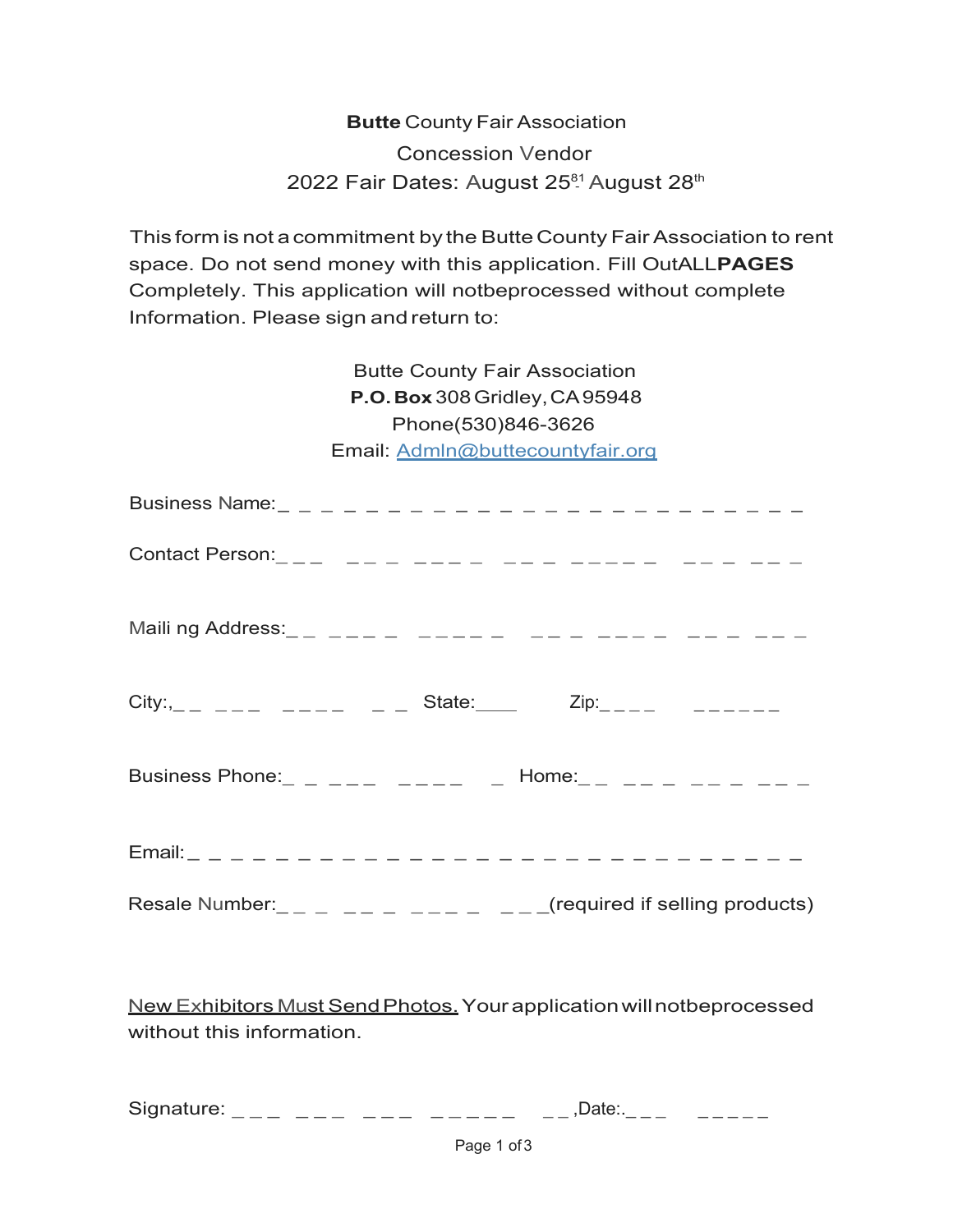## **Butte** County Fair Association Concession Vendor 2022 Fair Dates: August 25th-281h

|                                                                                                                                                                                                                          |                     | Concessions Only: You will be char ged 22% of grosssales after tax. A minimum guaranteed amount will be<br>assessed prior to the fair. Total amount due will be 22% pf grosssales or the quarantee, whichever is greater.                                                                                                |  |
|--------------------------------------------------------------------------------------------------------------------------------------------------------------------------------------------------------------------------|---------------------|--------------------------------------------------------------------------------------------------------------------------------------------------------------------------------------------------------------------------------------------------------------------------------------------------------------------------|--|
| Space requirements:                                                                                                                                                                                                      |                     |                                                                                                                                                                                                                                                                                                                          |  |
|                                                                                                                                                                                                                          |                     | Food Wagon/ Stand (dimensions) $\_{---}$ $\_{---}$ $\_{---}$ $\_{---}$ Front or Side Serve: $\_{---}$ $\_{---}$                                                                                                                                                                                                          |  |
|                                                                                                                                                                                                                          |                     | Removable Hitch_ _ _ _ _ _ _ _ _ _ _ Length._ _ _ _ _ _ _ _ _ Height._ _ _ _ _ _ _ _ _ _                                                                                                                                                                                                                                 |  |
|                                                                                                                                                                                                                          |                     | Total Frontage you are requesting $\qquad$ $\qquad$ $\qquad$ $\qquad$ $\qquad$ $\qquad$ $\qquad$ $\qquad$ $\qquad$ $\qquad$ $\qquad$ $\qquad$ $\qquad$ $\qquad$ $\qquad$ $\qquad$ $\qquad$ $\qquad$ $\qquad$ $\qquad$ $\qquad$ $\qquad$ $\qquad$ $\qquad$ $\qquad$ $\qquad$ $\qquad$ $\qquad$ $\qquad$ $\qquad$ $\qquad$ |  |
| All Applicants: Utili ty Requirements: The use of spli tt ers is not permi tt ed!                                                                                                                                        |                     |                                                                                                                                                                                                                                                                                                                          |  |
|                                                                                                                                                                                                                          |                     | Requirements Electric____ _Amps______Volts Do you need water? ___ __                                                                                                                                                                                                                                                     |  |
| and the dates:                                                                                                                                                                                                           |                     | HAVE YOU EVER EXHIBITED ATOUR FAIR? ___________ If no list three events or fairs that you have exhibited at                                                                                                                                                                                                              |  |
|                                                                                                                                                                                                                          |                     |                                                                                                                                                                                                                                                                                                                          |  |
|                                                                                                                                                                                                                          |                     |                                                                                                                                                                                                                                                                                                                          |  |
| $3 \cdot$                                                                                                                                                                                                                |                     |                                                                                                                                                                                                                                                                                                                          |  |
| $\bar{z}$ use und/ voice amplification device? $\frac{1}{z}$ $\frac{1}{z}$ $\frac{1}{z}$ $\frac{1}{z}$ .must be approved by<br>List any additional information, not previously list that would benefit your application. |                     | management. The volume level will strictly be enforced at the discretion of fair management.                                                                                                                                                                                                                             |  |
|                                                                                                                                                                                                                          |                     |                                                                                                                                                                                                                                                                                                                          |  |
|                                                                                                                                                                                                                          |                     |                                                                                                                                                                                                                                                                                                                          |  |
|                                                                                                                                                                                                                          | General information |                                                                                                                                                                                                                                                                                                                          |  |
| register and report dally.                                                                                                                                                                                               |                     | If you are accepted, you will receive a contract along with our rules, regulations, and<br>pertinent fair information. Food and Beverage vendors will berequired to use a cash                                                                                                                                           |  |

## Payments and Cancellations

Upon receipt of the contract, you will berequired to remit a deposit of 25% of the space fee or guarantee. Refund will bemade only if the Fair is notified byexhibitor of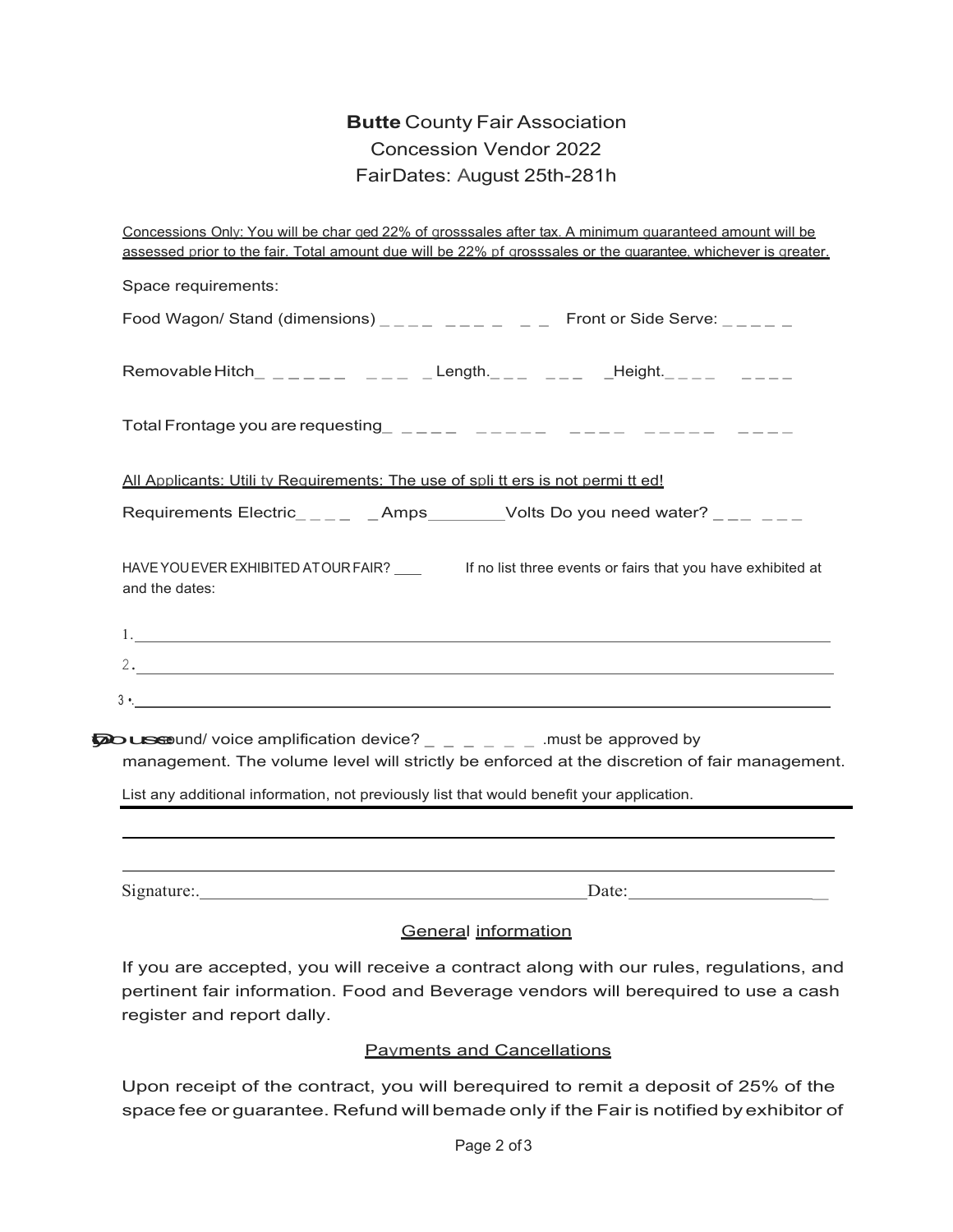## **Butte** County Fair Association

the need to cancel the space only if the fair Is able to resell the exhibitor's space. Exhibitors that fail to remit deposit by specified date, may forfeit their space. Any cancellation made 30 days prior to event date will NOT**RECEIVE A REFUND.**